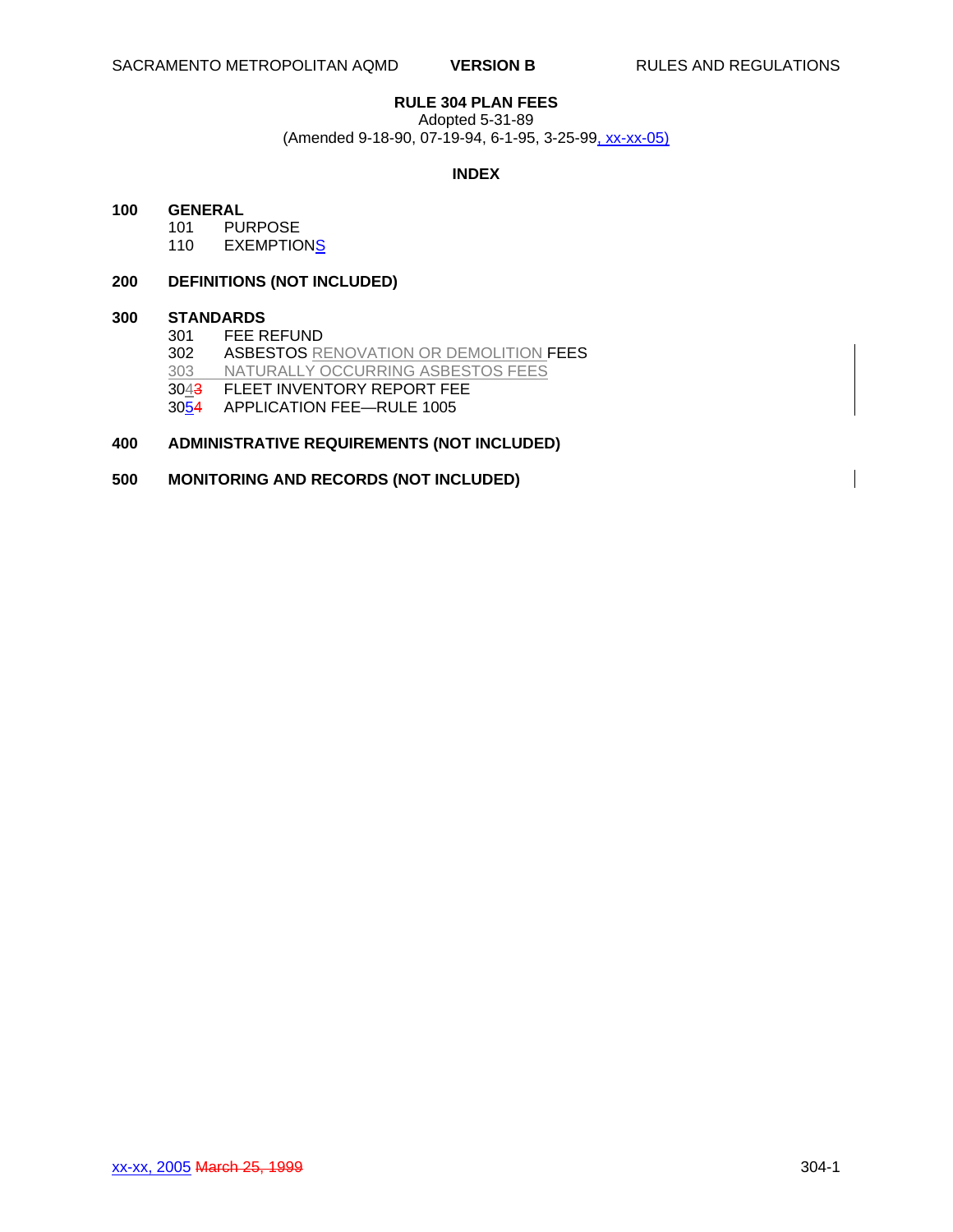#### 100 **GENERAL**

101 **PURPOSE:** To establish fees, pursuant to applicable California Health and Safety Code Sections  $39612, 41512.5, 41080, 42311(g)$ , to be charged to emission sources, which are deemed not to be subject to Rules 201 and 301, to cover the estimated reasonable costs of evaluating plans required by law or by District rule or regulation, including, but not limited to, review, program implementation, inspection, and monitoring related thereto.

#### 110 **EXEMPTIONS:**

- 110.1 Asbestos-related renovation or demolition fees will not be charged for the renovation or demolition of residences comprised of four or fewer dwelling units, unless such renovation or demolition is subject to the current National Emission Standards for Hazardous Air Pollutants (NESHAP) established by the federal government.
- 110.2 In cases of financial hardship resulting from paying fees specified in Section 303, a conference before the Air Pollution Control Officer may be requested to present adequate evidence of said financial hardship and discuss a waiver of fee payment under these circumstances.

#### 200 **DEFINITIONS (NOT INCLUDED)**

#### 300 **STANDARDS**

# 301 **FEE REFUND:**

- 301.1 If a person cancels a plan, report, or application he/she may request a fee refund, provided:
	- a. The person paid the fee for the plan, report, or application pursuant to this rule, and
	- b. The request is in writing, and
	- c. The person requests the refund within 10 days following cancellation.
- 301.2 Within thirty days of receiving the refund request, the Air Pollution Control Officer shall refund the portion of the fee that remained unused at the time of the cancellation.
- 301.3 If the Air Pollution Control Officer determines an alternative fee based on cost analysis pursuant to Section 302.6, the Air Pollution Control Officer may refund any fees paid in excess of the alternative fee.

#### 302 **ASBESTOS RENOVATION OR DEMOLITION FEES:**

302.1 Upon submitting a plan for each unit where renovation or demolition occurs to the Air Pollution Control Officer, the owner or operator shall pay a fee for each plan submitted to the District. For each plan subject to the requirements of Rule 902- **ASBESTOS**, the following fee schedule shall apply:

| ASBESTOS PLAN FEE SCHEDULE-RENOVATION AND DEMOLITION<br><b>PROJECTS</b> |                    |                   |                     |
|-------------------------------------------------------------------------|--------------------|-------------------|---------------------|
| Units of Asbestos to be Removed/Disturbed                               |                    |                   |                     |
| <b>Linear Feet</b>                                                      | <b>Square Feet</b> | <b>Cubic Feet</b> | $\mathsf{Fee^{**}}$ |
| $0 - 259*$                                                              | $0 - 159*$         | $0 - 34*$         | \$435*              |
| 260-499                                                                 | 160-499            | 35-109            | \$435               |
| 500-999                                                                 | 500-999            | 110-218           | \$635               |
| 1,000-2,499                                                             | 1,000-2,499        | 219-547           | \$935               |
| 2,500-4,999                                                             | 2,500-4,999        | 548-1,094         | \$1,335             |
| 5,000-9,999                                                             | 5,000-9,999        | 1,095-2,188       | \$1,835             |
| 10,000 or more                                                          | 10,000 or more     | 2,189 or more     | \$2,335             |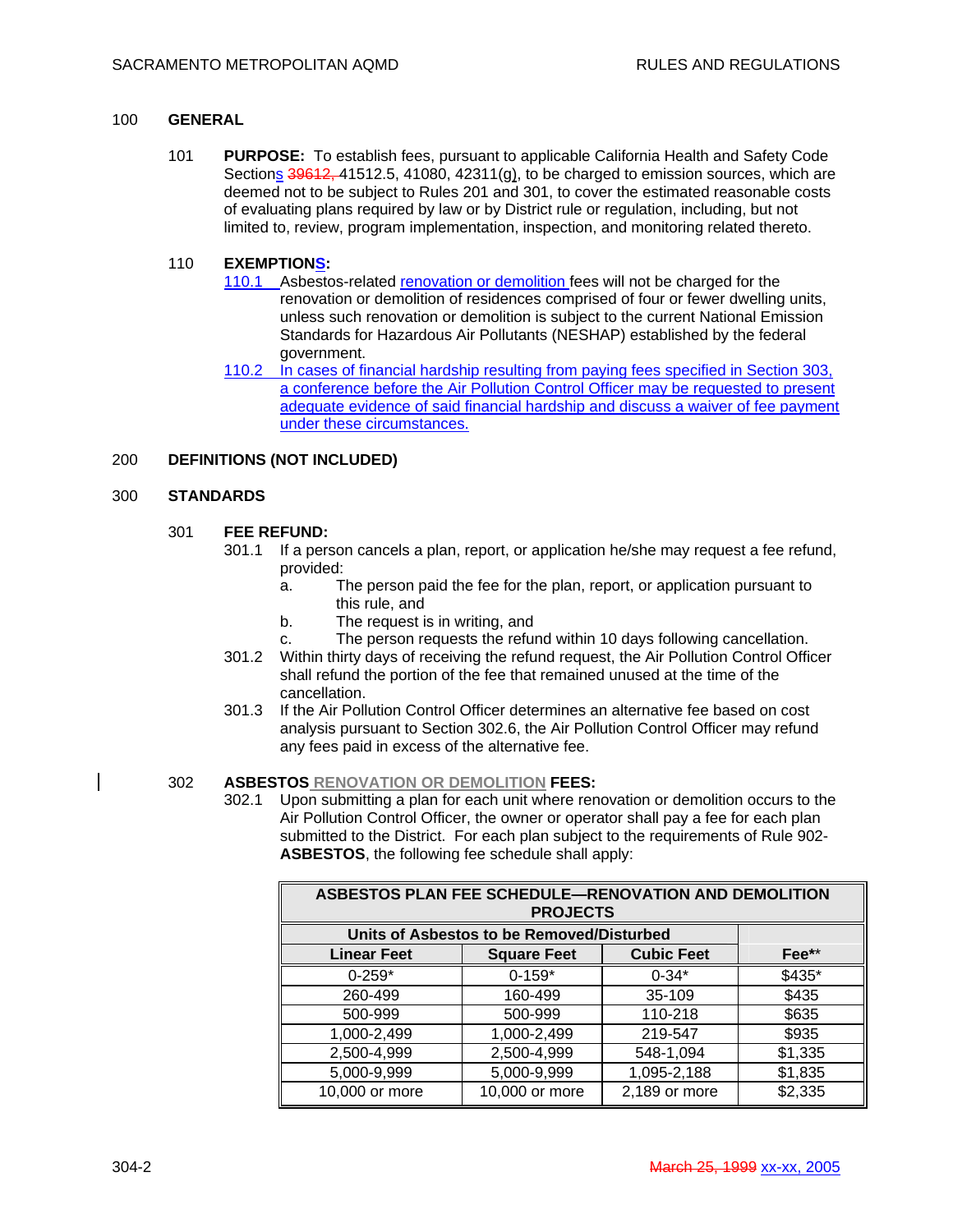- \* This category applies to demolition projects only.
- \*\* If materials are in more than one category, the higher fee will apply
- 302.2 For planned renovation projects as defined in Rule 902- ASBESTOS, involving multiple containments where each containment is less than 160 linear feet/260 square feet/35 cubic feet of asbestos to be removed/disturbed, but cumulatively exceed 160 linear feet/260 square feet/35 cubic feet of asbestos to be removed/disturbed, one fee will be established based on the total amount asbestos to be removed/disturbed.
- 302.3 No plan shall be accepted unless accompanied by the appropriate plan fee, except that no fee shall be required for emergency renovation projects as defined in Rule 902 - ASBESTOS, Section 223, as long as the removal involves less than 260 lineal feet of pipe or 160 square feet of material.
- 302.4 If in the course of a demolition or renovation project pursuant to Rule 902, it is determined that the project belonged in a higher fee category than was initially determined, the owner or operator shall pay the balance of the fee for the higher category.
- 302.5 If an owner or operator fails to report a change in any date as required by Rule 902, and the Air Pollution Control Officer determines that such failure necessitated expenditure of additional time by the District, over and above the time expenditure upon which the plan fee is based, then the owner or operator shall pay an additional fee of \$50 per hour of additional time, billable in quarter hour segments, with a minimum charge of \$25.
- 302.6 **Petition for an Alternative Plan Fee:** An owner or operator of a facility as defined in Rule 902 - ASBESTOS may submit a petition to the Air Pollution Control Officer for an alternative plan fee. The petition shall be submitted one month prior to submittal of the plan fees. This deadline shall not apply to petitions where the alternative fee relates to a plan fee paid on or after August 25, 1998. The petition shall include but is not limited to the following:
	- a. A survey pursuant to Rule 902, Section 401.4.
	- b. Number of containments.
- 302.7 **Review and Approval of an Alternative Plan Fee:** The Air Pollution Control Officer may approve a plan fee as an alternative to that required by Section 302.1 subject to the following guidelines. These guidelines are set to discourage petitions except where the circumstances are unique, that is only the largest of projects where unforeseen efficiencies can be adopted to minimize District program costs.
	- a. When determining the alternative plan fees, the Air Pollution Control Officer may consider the fees required for 150 containments per a 12 month period as a minimum guideline when deciding whether to set an alternative fee. The alternative fee shall be no less than the plan fees previously paid for comparable size containments (e.g., number of containments and units of asbestos to be removed/disturbed).
	- b. The alternative fee shall be determined based on the estimated costs including but not limited to; plan review time, conducting inspections, monitoring, associated overhead, and any other cost associated with the plan.
	- c. The Air Pollution Control Officer shall have 30 days to review the petition. The Air Pollution Control Officer's decision shall be in writing. The decision of the Air Pollution Control Office shall be final.
- 303 **NATURALLY OCCURRING ASBESTOS FEES:** The following fee schedule shall apply to persons required to comply with Title 17 of the California Code of Regulations, Section 93105, Asbestos Air Toxics Control Measure for Construction, Grading, Quarrying, and Surface Mining Operations or a control measure adopted pursuant to Health and Safety Code Section 39666(d): 303.1 Each plan or evaluation submitted shall be accompanied by a fee.
	- **a.** For each asbestos dust mitigation plan submitted to the District, the fee shall be \$350.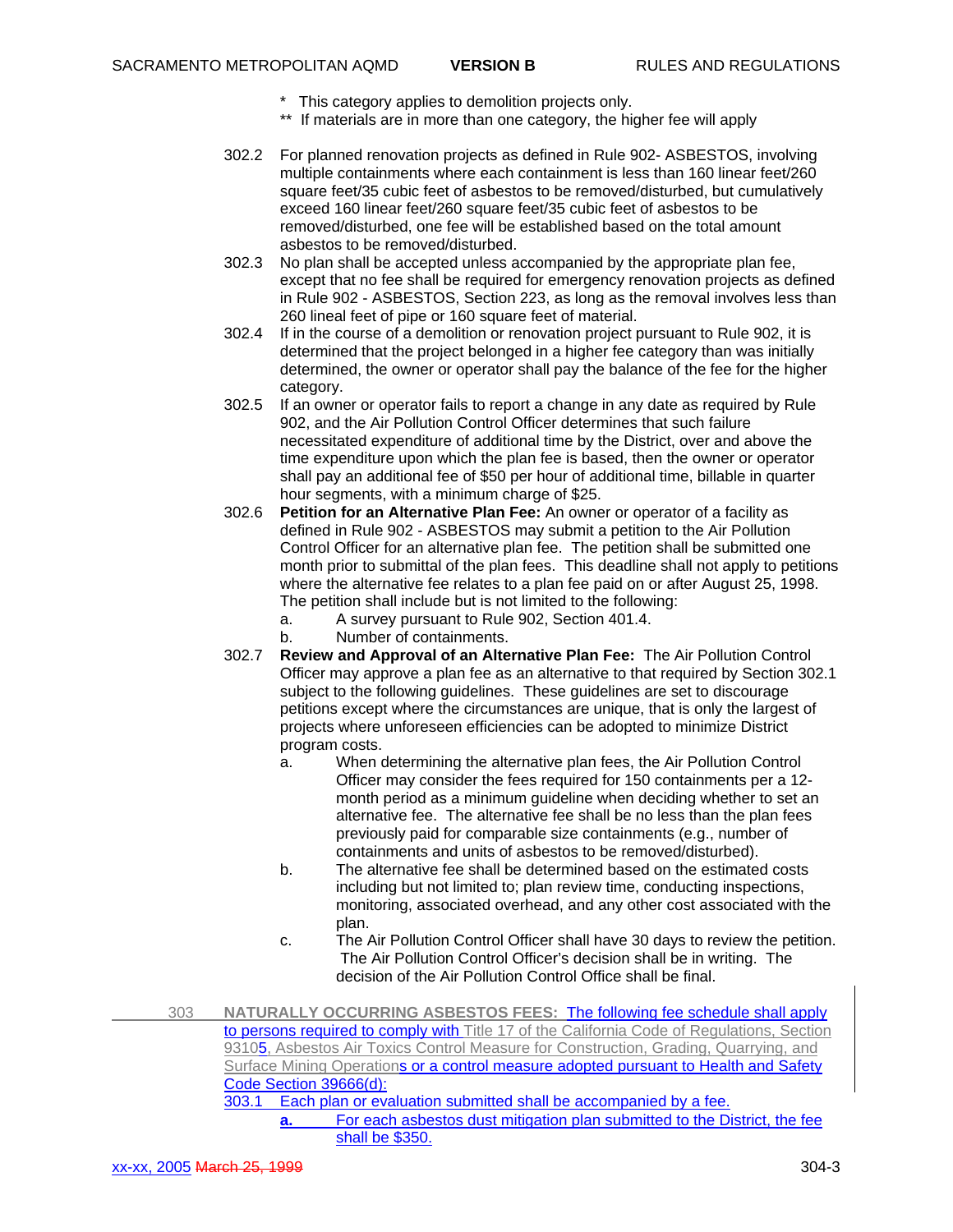- **b.** For each geologic evaluation submitted to the District, the fee shall be \$450.
- 303.2 **Inspection Fees:** The following inspection fees shall apply:
	- a. For each project greater than one (1.0) acre for which a dust mitigation plan is submitted, the inspection fee shall be \$20 per acre, due at the time the plan is submitted. Once a project has begun, an increase in the acreage may be made and the corresponding per-acre fee paid. If actual inspections require more than 18 hours per 100 acres, an additional fee of \$116 per hour may be assessed.
	- b. For each project for which a dust mitigation plan has not been submitted, the time and materials rate for inspections shall be \$116 per hour. This fee shall not apply to projects of one (1.0) acre or less until (one year after adoption date).
- 303.3 **Analysis Fee:** Whenever the Air Pollution Control Officer finds that analysis or sample collection is necessary, the cost of making the analysis, collecting samples, and preparing the necessary reports shall be charged against the owner or operator. The Air Pollution Control Officer shall provide an estimate of the actual cost of such work. The owner or operator may request a conference with the Air Pollution Control Officer to review the cost estimate and may provide additional information that would reduce the time spent by the Air Pollution Control Officer in performing an analysis. The Air Pollution Control Officer's cost estimate shall be reduced accordingly.
- 303.4 **Consumer Price Indexing of Fees:** Naturally occurring asbestos fees may be adjusted on an annual basis. If the Air Pollution Control Officer anticipates the need for a change, the adjustment must initially be proposed as part of the annual budget process. The proposed rate change must meet the requirements of the California Health and Safety Code, including sections 41512.5, 42311(e), and 42311(g). The rate change must be noticed as part of the proposed and final budgets. If the Board of Directors approves a fee change with the final budget, the Air Pollution Control Officer may adjust fees by up to the maximum rate approved by the Board.
- 3043 **FLEET INVENTORY REPORT FEE:** Each fleet operator subject to the fleet inventory requirements of Rule 1002--FLEET INVENTORY--shall annually pay a fee on the submittal date defined and stipulated pursuant to that rule.
	- 303.1 The fee amount per fiscal year shall be \$190.
	- 303.2 If the fleet operator fails to pay the fee by the submittal date, the fee shall increase by one half the amount. The Air Pollution Control Officer shall notify the fleet operator by mail of the fee increase. The fleet operator shall pay the increased fee within 30 days after the notice is mailed.
- 3054 **APPLICATION FEE—RULE 1005**: Any application submitted pursuant to Rule 1005— MOBILE SOURCE EMISSION REDUCTION CREDITS/BANKING shall be accompanied by a fee.
	- 304.1 The fee shall reflect the actual labor costs incurred by the District in processing the application, based on the District's standard hourly rate schedule. Notwithstanding the provisions of other rules, the District's standard hourly rate shall be the Time and Materials Labor Rate, as set forth in Rule 301—PERMIT FEES - STATIONARY SOURCE.
	- 304.2 The Air Pollution Control Officer shall provide the applicant with an estimate of the time to process the application, and the cost that will be incurred.
	- 304.3 The applicant may request a conference with the Air Pollution Control Officer to review the cost estimate. If the applicant provides additional information that will reduce the amount of time the District staff needs to process the application, the cost estimate for the application fee shall be reduced accordingly.
	- 304.4 The estimated application fee shall be paid in full, to the District, prior to District staff processing the application.